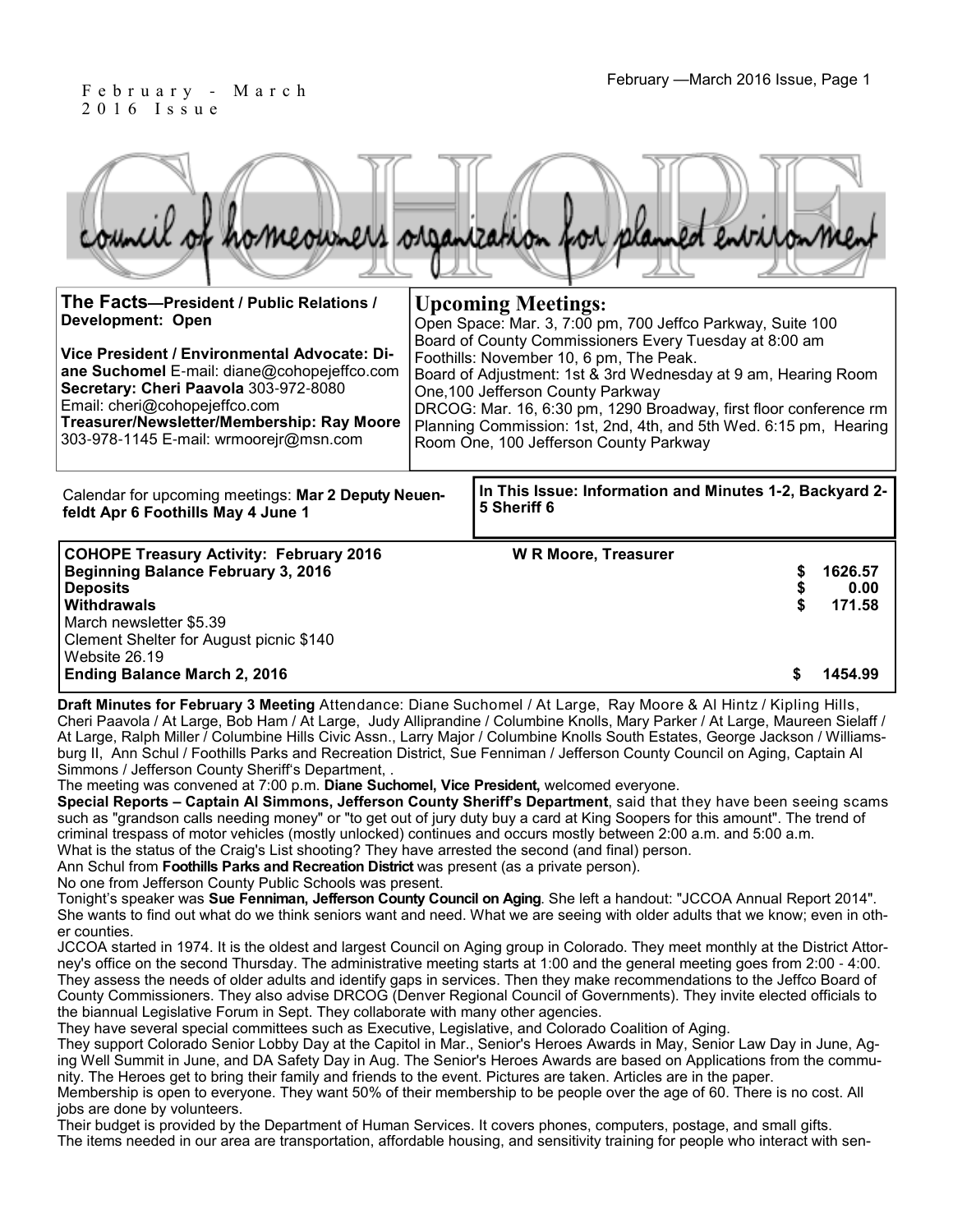iors. It was commented that Light Rail usually starts moving before seniors can get seated. We thought additional needs would be independent living, snow removal, lawn mowing, upkeep of their houses, and helping people keep their pets. For home help, contact Tera Wolf with Human Kind Program at 303-994-1034.

Their website is www.jeffcocouncilonagaing.org.

**Reports from Officers**—Roll Call was taken. We had 10 members present and we have a quorum.

We do not have a President.

**Ray Moore, Treasurer**, was present. We have \$1,626.57. He hasn't reserved the Picnic Shelter yet.

**Cheri Paavola, Secretary**, was present. The Minutes for Jan. were approved with one change. Ralph Miller was in attendance and needs to be added to the list.

**Diane Suchomel, Vice President,** was present.

Property taxes are out. Diane's went up 23%.

At the Jan. 25th Community Meeting, they discussed the rezoning the 2 parcels at South Wadsworth and Columbine Drive. They have proposed 44 detached, 3 story homes with optional rooftop gardens with a maximum proposed height of 45' . The total area is only 3.84 acres. There is only 6' between the homes. The only egress is on Carr St. Neighbors are concerned. At the Feb. 2nd Community Meeting, they discussed the Mini Storage at 7322 S. Carr St. It is an expansion to 224 storage units. There are concerns on how they've operated in the past.

In a follow-up from the District Attorney, if we can guarantee 20 adults, they can send out a speaker on Sexting. It is an adults only presentation.

There is a pre-application for Deer Creek Golf Course. They want to rezone, reparcel and replat. They want 58 homes on the Parcel 2 and 72 homes on another parcel. The builder is Canadian. There is Chapter 11 detail on the webiste.

5788 S. Nelson, which is southwest of Kipling and Belleview, wants to rezone and plat.

The Planning Commission discussion on the rezoning for Universal Storage at northeast Kipling and Coal Mine has been rescheduled for Mar. 9th. There are concerns about the height, closeness to the nearby homes, the massiveness of the proposed structure, and suitability for the neighborhood. Also this purpose is not allowed in current zoning regulations. There was a motion that COHOPE write a letter opposing the height. It was moved to table this until Mar. 2nd. The motion passed. It was discussed that there is too much storage in our area. This is not true. It is 90% full and fills up in the summer.

There is no new status on Fun City property. The West Littleton Neighborhood Health Center proposal is for stand-alone ER and medical office building

CVS Pharmacy is still in the works. (SE corner of Kipling and Bowles)

Construction on the Auto Parts store at Sims and Bowles started about a month. It is north of Rite Aid.

There is a car dealership being built south of the Walmart Super Store.

The development at Wadsworth and Coal Mine is still in the works. They plan a 7-11, tire store, and auto store.

The Walmart store at Wadsworth and Bowles is gone.

Trader Joe's will open in April where Staples used to be.

**Old Business** The position of President for COHOPE is still open.

#### **New Business** None.

**Announcements** Our speaker on Mar. 2nd will be from the Jefferson County Sheriff's Department. We adjourned at 8:11 p.m.—*Cheri Paavola, Secretary*

## **THE BACKYARD**

# Columbine Hills News

*From* **President's Corner** Neighbors, Brrr, I'm weary of the cold weather – my bones won't warm up for a few months yet, can you identify with that? We just enjoyed our second annual chili cook-off; thanks to those of you who participated. There were several local businesses who contributed prizes for the winners: Karen Otto, The Postal Center, Starbucks, Panera Bread, Elvis Kipling Cinema, The Lighthouse Salon and the Hogback Restaurant. Please visit these establishments and complement them for their neighborhood participation. The turn-out wasn't as big as last year, but those who did come down to the park had a great time. Big shout out to CHICA board members who donate their time and effort to make an event like this happen. I'm sure you know events don't just "happen"; we have good people who make events happen.

Speaking of cold weather and snow – please be considerate and timely with keeping those walks shoveled. I'm sure you know that the county requires that walks be cleaned within 24 hours following the last of the snowfall. It seems like the offenders I notice are often the folks with corner lots. I understand it's more work [I used to live on a corner lot] to get it done; we have students who advertise in our newsletter who want that work, and our Neighbor Helping Neighbor initiative is there to assist you in tasks like that. There really is no excuse for not getting walks cleaned off in a timely manner. If your neighbor doesn't have their walks cleared – be a good neighbor and go over and shovel their walk – it's a good neighbor policy.

You should get a letter from us through the mail very soon notifying you of our 2016 membership drive. Please don't just automatically discard the letter. Take out the form, fill it out and send it in. Honestly folks, \$25 per year is not that much of a burden for all that is done by the CHICA board for you. The hayride sets us back \$700, the dumpster day costs us upwards of \$900, we paid for plants in the Xeric garden etc. Of the 1300+ homes in Columbine Hills typically less than 25% of households will pay to join the Civic Association. We need more members and we need members who are civic minded to take part in our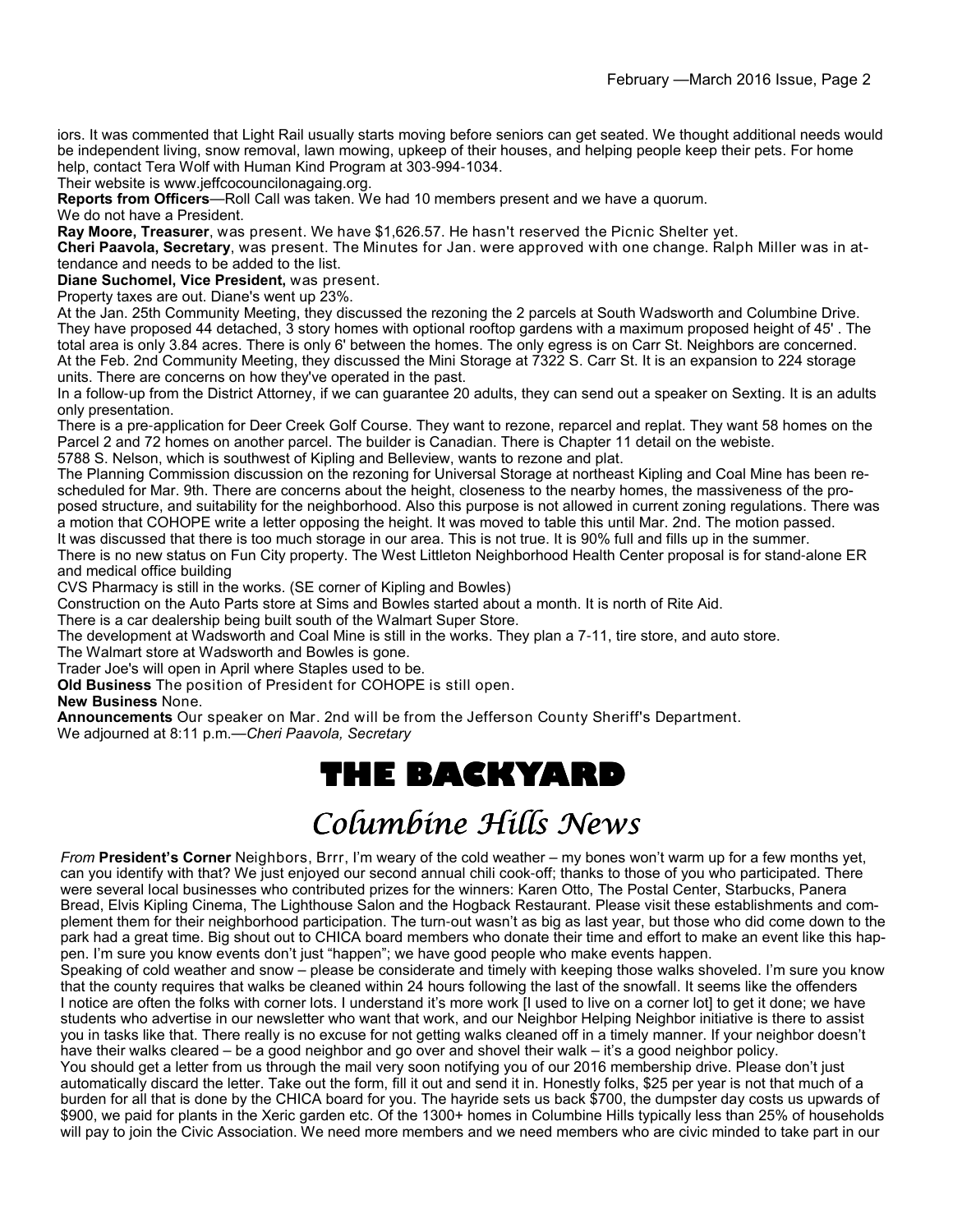community. Remember, be the kind of neighbor you wish you had.—*Randy Montgomery, CHICA President rmontgomery@frcs.org*

*From* **2016 January Board Meeting** Meeting was called to order at 9:15 a.m.

Officers present: Randy, Pat, Don and Michaelle

Board Members Present: Kelly, Ralph and Jennifer

Community Members Present: None

Treasurer's Report: Presented by Pat Miller Moved to accept: Ralph Miller Seconded: Kelly Goodbar

Old Business: Membership renewals are beginning – Envelopes and renewals are starting to go out for 2016

Additional business: dumpster day – lamp post buried in bush – Randy following up on site line violations

New Business: Newsletter: Minutes will be reviewed at March meeting for Dec, Jan and Feb

Chili Contest: Jan 23rd

2016 Events: Board will meet on Jan 16th to start working on the calendar for the year.

New Additional business – Looking into doing a hay ride in the summer

Meeting adjourned at 10 a.m.

### **Columbine Knolls South II REVIEW**

*From* **President's Corner** The Annual Meeting of the Columbine Knolls South II Homeowner's Association was held on January 12, 2016. We had a nice turn-out of 32 neighbors! The purpose of the meeting is to vote new members to the Board of Directors and review and approve the CKSII 2016 Annual Budget. The membership approved the 2016 Annual Budget and elected Jennifer Blake, Robert Sudar, Pam Horiszny, Larry Opperman and Bob Haberkorn to serve a two year term on the Board of Directors. Completing the second year of their two year term on the Board of Directors will be Debbie Opperman and Bob Pellegrini. Barb Steward will continue as the newsletter editor and Greg Steward will continue his duties as webmaster. The Social Committee, consisting of Jennifer Blake, Bob & Stephanie Haberkorn will be planning for the Holiday Hayride Community Event. The Landscape Committee, consisting of Bob Pellegrini, Stephanie Haberkorn, Jay Seifert, Gretchen Moore, Joan Weyhmiller and Curt & Darla Ehli will be busy maintaining the gardens at the entryway on Chatfield and Yukon. The Welcome Committee of Jennifer Blake and Stephanie Haberkorn will be focused on providing welcome baskets with neighborhood information for those new to the neighborhood. A special thank you goes to all of the volunteers that have agreed to help make this a successful year!

The Columbine Knolls South II Board of Directors will have a full agenda to address at the regularly scheduled meetings during the upcoming year. This will include: Approval of ACC requests; Ongoing enforcement of the HOA covenants through our property manager and attorney; Managing the CKSII Association approved budget; Communication through the monthly newsletter; Maintaining the website; Scheduling and marketing CKSII Community Garage Sale; Working with Waste Management to plan the large trash pick-up day; Recruitment and engagement of new members; Planning and implementing the Holiday Hayride; Maintaining the gardens at the entryway on Chatfield & Yukon; Decorating the entryway on Chatfield & Yukon for the holidays.

As always, we can never have too many volunteers. Please contact me or any board member if you are interested. —*Jennifer Blake, President CKSII HOA*

*From* Annual Meeting Minutes from January 12, 2016—Call to Order: Verify Quorum - 28 members represented / 28 required for quorum.

Introduction of Board Members: Jon Brouillet, President, Jennifer Blake, Vice President, Robert Sudar, Secretary, Debbie Opperman, Treasurer, Bob Pellegrini, ACC Committee Chair, Steve Kalney, Member at Large, ACC Committee Member, John Schutt, Member at Large, ACC Committee Member.

Treasurer's Report / Budget Review and Approval: 2016 Proposed Association Budget Review and Approval: The proposed 2016 budget was reviewed by Debbie Opperman and compared to the previous year's 2015 annual budget. A motion was made by Greg Steward to approve the 2016 Budget as presented. The motion was seconded by Jon Brouillet and passed unanimously.

Election of Association Board of Director Members: There are four scheduled openings on the board for the 2016 year and 1 vacated spot due to Jon Brouillet moving out of the neighborhood in the middle of his term. Jennifer Blake and Robert Sudar volunteered to be candidates for an additional term. Pam Horiszny, Larry Opperman, and Bob Haberkorn also volunteered to be candidates. As there were no other nominations for the Board, Greg Steward made a motion to close nominations and the 5 candidates be approved to the HOA Board. The motion passed unanimously.

Additional Volunteer Opportunities: Jon explained the duties of the various board committees while asking for volunteers in 2016. Those sign-up sheets were passed around and anyone else interested in the position can call or email Jennifer Blake for more details or to sign up.

Social Committee focuses primarily on the Holiday Hayride and possible other activities in the year. Landscape Committee keeps the Yukon entrance from Chatfield looking good. Usually this consists of clearing weeds, planting new flower beds, clearing pine needles, and occasional weeding and dead-heading.

Welcome Committee puts together and helps deliver welcome boxes for new owners in the neighborhood with refreshments, parks information, and other neighborhood goodies.

Meeting adjourned at 7:30pm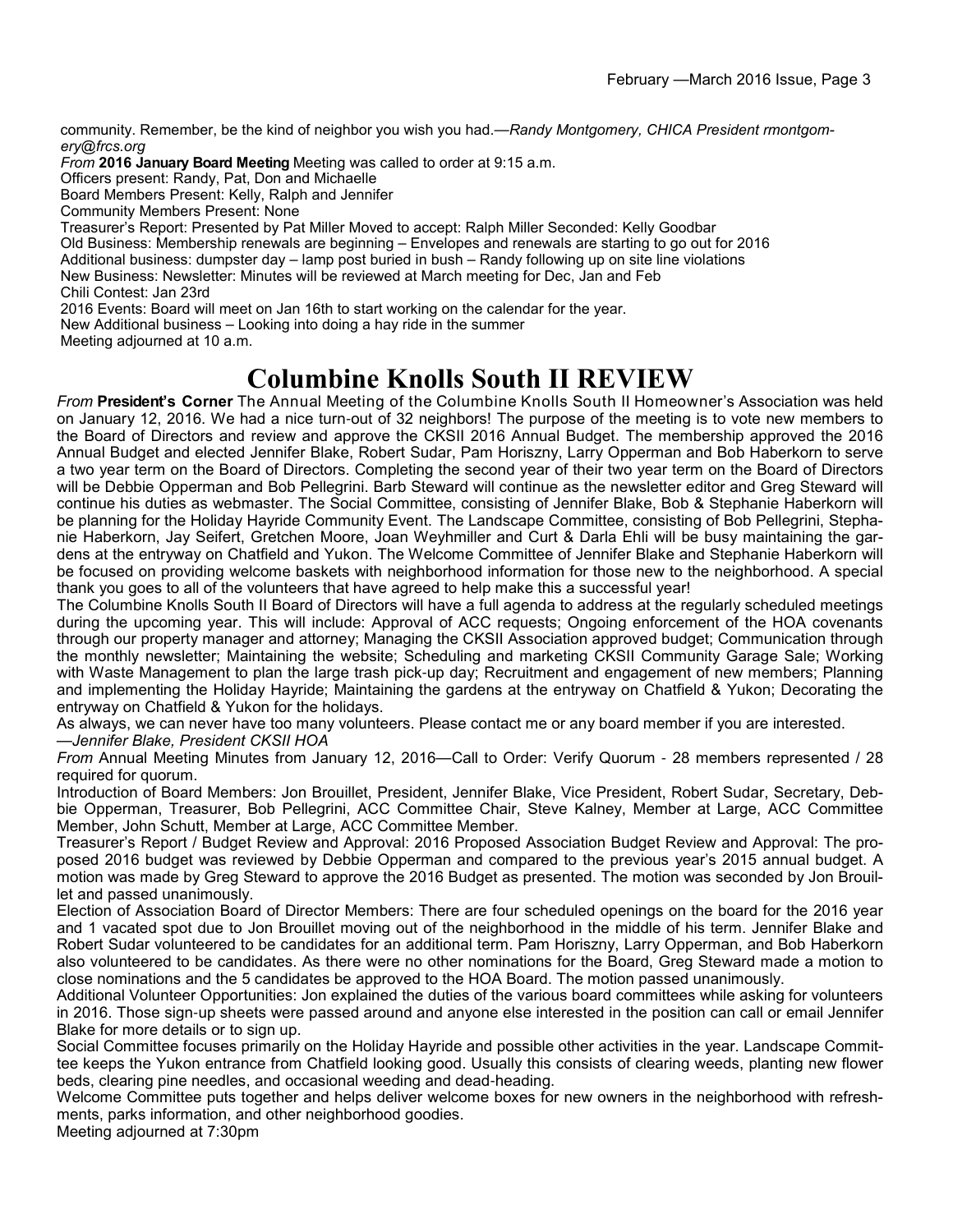#### Columbine West Civic Association Newsletter

*From* **A Moment With The Board** The January 12th CWCA meeting of volunteers was at Dutch Creek Elementary, business was conducted as usual. The meeting was lively and constructive. The calendar of events has begun to be set, which includes dates for Community Garage Sale, Dumpster Day, NNO & FREE Swim nights. Continue to watch the calendar unfold this year. The community entrances are in need of some tender loving care. Do you have a green thumb? Do you have some time to invest back into the neighborhood? Would you like to head up some garden work days? Give us a call or email if you would like to get your hands dirty. New homeowners will soon be receiving Welcome Bags filled with useful information pertaining to the neighborhood and the community at-large. Take a look. The Board is working hard to encourage new volunteers to step forward and help the community efforts. Currently we have a few newsletter routes OPEN and are in need of volunteers. Please call 303-904-8218 if interested. The newsletter remains the most important way of notifying neighbors about community events, while Nextdoor.com network has proven to be an effective way to remind Columbine West neighbors on upcoming events too. If you have questions, feel free to call the voicemail line or email CWCAtalk@gmail.com. Remember if you have any suggestion of ideas, call the voicemail, drop an email, just contact us. Look forward to hearing from the community. Residents are encouraged to attend any monthly meeting the next one is February 9 th, 2016 at 7:00 p.m., Dutch Creek Elementary, second Tuesday of the Month.

## The Leawood Rapporter

*From* **Leawood Civic Association Minutes January 6, 2015** At the first meeting of 2016 the board members in attendance were Mike Shaw, Richard White, Paul O'Connor, Debby Baker, Rhonda Eveleth, and Nancy Bock, with, Danielle Von Feldt attending as a resident member. Mike Shaw confirmed he is not running for President again in 2016. Heather Hanley has also decided to step down from her position as Secretary. Currently there are no board members that have expressed firm interest in running for President or Secretary.

The bylaws require the president to have been a board member for at least 1 year prior to election.

The annual LCA election meeting will take place on Wed February 3rd at Leawood Elementary at 7 p.m. General discussion took place regarding the upcoming election and moving forward without a president or secretary and how the board could fill those roles and responsibilities if needed. All members and residents may attend and run for board member and other positions as permitted by bylaws and board established rules.

It was decided that all future LCA Board meetings for 2016 will occur on the 1st Wednesday of each month unless scheduling conflicts arise. Heather Hanley will submit the paperwork to Leawood elementary

The board reviewed the past events of 2015, established dates for 2016 events, and assigned event coordinators where applicable. Rhonda will continue to coordinate the summer front yard parties. Debby will continue with the Easter Egg Hunt. Nancy will oversee the LCA Scholarship and help out with Santa party. Additional roles and responsibilities will be discussed and assigned after the election.

General Business: Rhonda will buy the gift cards for the winners of the neighborhood holiday lighting contest and distribute to the winners. Mike will train Debby and Paul on the use of the website for emailing, calendaring, posting new articles and using other features.

The 2016 membership drive was discussed. Banners will go up in March, Rhonda will work on getting mailers out in April and Mike will do the web setup for processing memberships. Paul will continue to manage the membership data on the website. Meeting adjourned at 8:20 p.m. These minutes were approved by email on January 18, 2016.

*From* **Leawood Metropolitan Recreation and Park District Minutes January 13, 2016** The meeting was called to order at 6:39 p.m. at Leawood Elementary School Teacher's Lounge by President Kyle Sargent. The following Directors were present: Vice President and Secretary Linda T. Smith, Treasurer Donna Snyder, Retiring Director Mibby Luedecke, Designated Election Official Debby Baker and Parks Manager Dave Padilla. Residents Mike Arnold and Jennifer Dawe were also present.

**Public Comment** - Interviews for the open Board position took place. Mibby will be resigning as of the January meeting. Information had been provided in the Rapporter about the pending open position. Jennifer Dawe and Mike Arnold had indicated their interest in the position. They both presented their experience and reasons for wanting to be considered for the open position. After the conclusion of the business of the meeting, each candidate's qualifications and characteristics were discussed. After a lengthy discussion, Donna moved to appoint Jennifer Dawe to the open Board position. Linda seconded and the motion passed unanimously. Her board term will expire in May, 2018, and at that time she will be up for election. We welcome Jennifer to our Board.

**Treasurer's Report –** Donna submitted the Treasurer's Report. Again, we received a small amount of ownership tax income. There still seems to be some outstanding property taxes for us to receive. Invoices for the month include: United Site Services, FICA taxes, Dave's invoice and reimbursement to petty cash and snow removal invoice, doggie bag vendor, Waste Management, Denver Water, Excel, Special District Liability insurance, and our share of costs for the newsletter to the LCA for August 2014 thru January 2016. Mibby moved the Treasurer's report be received and bills paid. Linda seconded and the motion passed. Donna has chosen a new auditor and information will be forwarded to him.

**Parks Manager Report -** Dave received information on the purchase of a new ATV. There is no rush to purchase it right away and Dave will let us know when he needs to do this. Dave had a meeting with Toni at Southwest Metro Sanitation District related to the unresponsiveness of their contractor to repair our sidewalks. Good weather has long passed and Dave is totally frustrated with the lack of work done. He suggested Southwest Metro cut us a check for the work so we can have it done before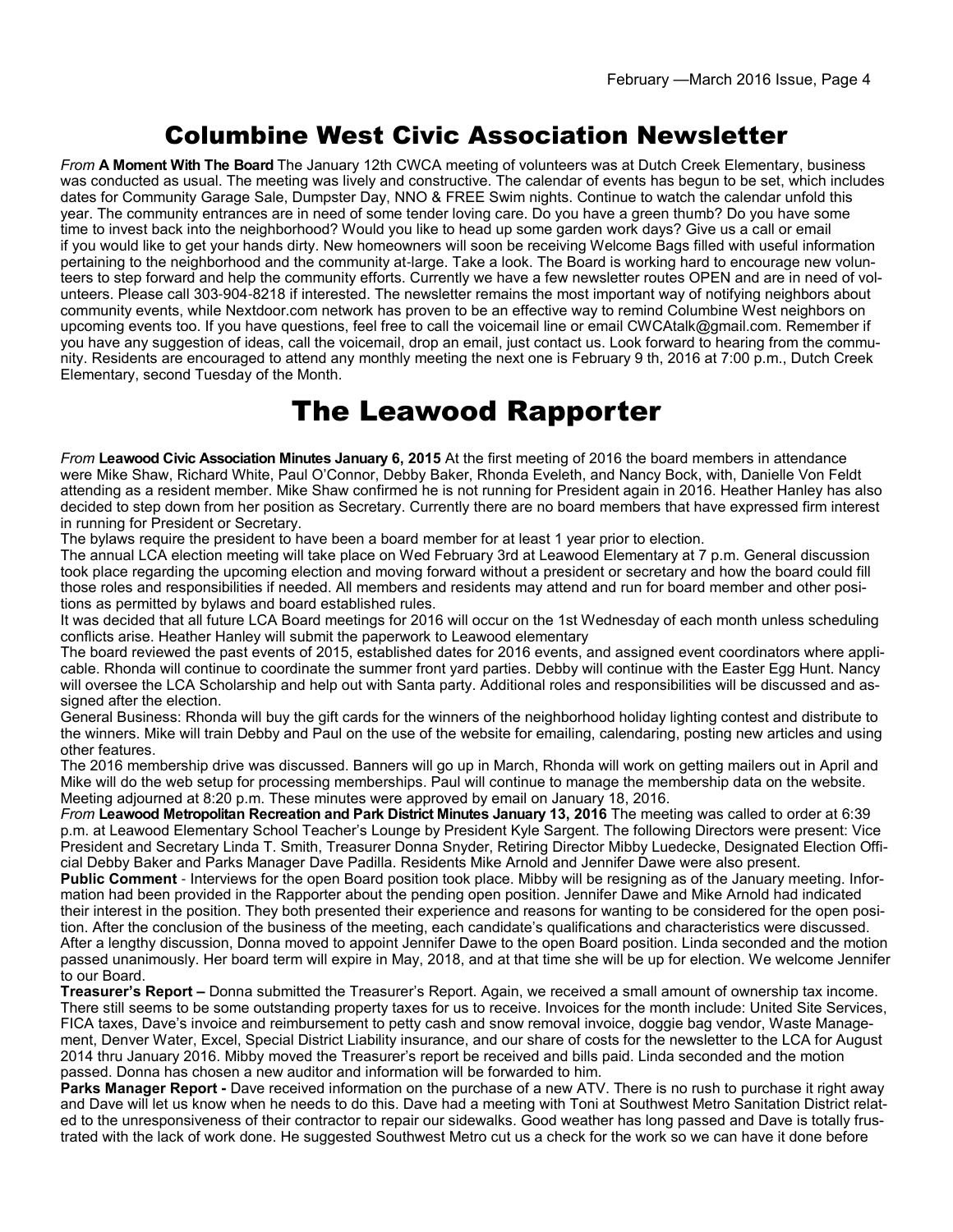the Spring.

A lot of Dave's time was spent on the many snow events. He has a process in place to add sand to the walks in Raccoon Park after he plows there. The lack of sun and the problem with the quality of the available wear bars for the ATV caused some concern about ensuring that there is little ice on the trails. Doggie bags were replenished in all parks and trash taken to our dumpster. THANK YOU Dave for taking such good care of our snowy walks. We are truly lucky to have our walks cleaned so quickly after it snows.

**Correspondence –** Donna sent confirmation to the Colorado Lottery that we would like to continue receiving lottery income for 2016.

**New Business –** Resignation of Mibby Luedecke - With regret we accepted the resignation of Mibby Luedecke. She has been an entrusted member of our Board for eight years. Her insight and hard work has helped us advance our park's beauty. Mibby, we will miss you. She has agreed to mentor Debby in the election process this year.

**Elect Designated Election Official for the May 3, 2016 election—**Mibby moved to elect Debby Baker as our Designated Election Official. Linda seconded and the motion passed. We have three Board members up for re-election in May, 2016. Debby will prepare the Call for Self-Nominations for public notice. It will appear in the Columbine Courier in the next few weeks. If you have questions, please call Debby.

**Documents to Colorado Department of Local Government (DOLA) and Special District Transparency Information -** Linda filed the Special District Transparency document with the Special District Association as per Section 32-1-809, Colorado Revised Statutes. Also a notice was sent to DOLA, County Assessor, County Treasurer and County Clerk and Recorder related to our current contacts as required.

The meeting was adjourned 8:40 p.m.— *Linda T. Smith, Vice President and Secretary*

#### **WoodBourne**

*From* **Note From the Board President** The December Board meeting was held on December 16, 2015, and the January Board meeting was held on January 20, 2016. Since the December meeting was held after the printing of the January newsletter, information from both meetings is summarized here.

Here we are in February of 2016. Next month we have the Annual Easter Egg Hunt, and we hope that all of you will join in the fun.

As I was walking the other day I saw a red fox walking down Owens Street. As we get into Spring, it is important to remember that we do share our space with wild animals. While they bring enjoyment to our lives and make for fascinating watching, we also need to keep an eye on our domestic pets.

Please note that the resource page for the Woodbourne HOA has moved from www.MSIHOA.com to www.wbo.msihoa.co. You read that right; it is a ".co" address and not a ".com" address.

Finally, we are changing the Internet provider at the clubhouse from CenturyLink to Comcast. Once this is complete anyone who is a Comcast customer will be able to sign in with a valid Comcast account and surf the Internet either from the pool or from the clubhouse.—*James Meyer, Vice*-*President*

## **Williamsburg II News**

*From* **President's Message** Welcome February!!! We survived January, with its post-holiday blues and seemingly endless days. More daylight and the prospect of warmer temperatures on the horizon, Spring can't be far away!

The annual membership drive is off to a good start and it appears many of you like the addition of the online payment option utilizing PayPal. If online isn't your thing, then please use the envelopes you received in last month's newsletter. Regardless, please remember to submit the nominal amount of \$35 and continue to support your community. Those dollars not only fund necessary expenses but also support community events sponsored by the HOA. See related article for more details. In other news, the departure of two board members was announced at our January board meeting. Sharon Erickson, board member and Secretary, is stepping down. Also, I too am resigning both as President and as a board member. This will be effective after the Annual Meeting in March. Our decisions include personal reasons, but also, this was really the plan of action when several members left the board in July of 2014. At the time, the board had given consideration to dissolving due to a lack of community interest and support and the fact that new volunteers were not stepping up. However the community responded rather enthusiastically that this wasn't what they wanted. Several members who had served well over 10 years departed and the board was seated with some new faces to move the board forward. Sharon and I agreed to stay on for a period of time while the new board members became familiar with the duties and activities the board administered. And so it's now time to move on. Of course, new volunteers will need to come forward to fill these open spots. Hopefully the community once again responds in the positive manner in which they did some eighteen months ago and a few folks will step up to the plate.

Williamsburg II remains a great community in which to live. Thank you to all who contribute, cooperate and work hard to keep it that way. "Like" us on Facebook! — *Mike Eppers*

**Alcohol Intoxication - When to call for helpby Sheriff Jeff Shrader** You're sipping your soft drink and yawning into the wee hours until last call. You have the car keys and know the best route home. You have offered to be the designated driver because you are the responsible one ready to take action when, and if, things go awry. But what can go wrong, you think?

The answer is plenty! Intoxicated people often engage in a wide variety of risky activities, such as driving, antagonizing